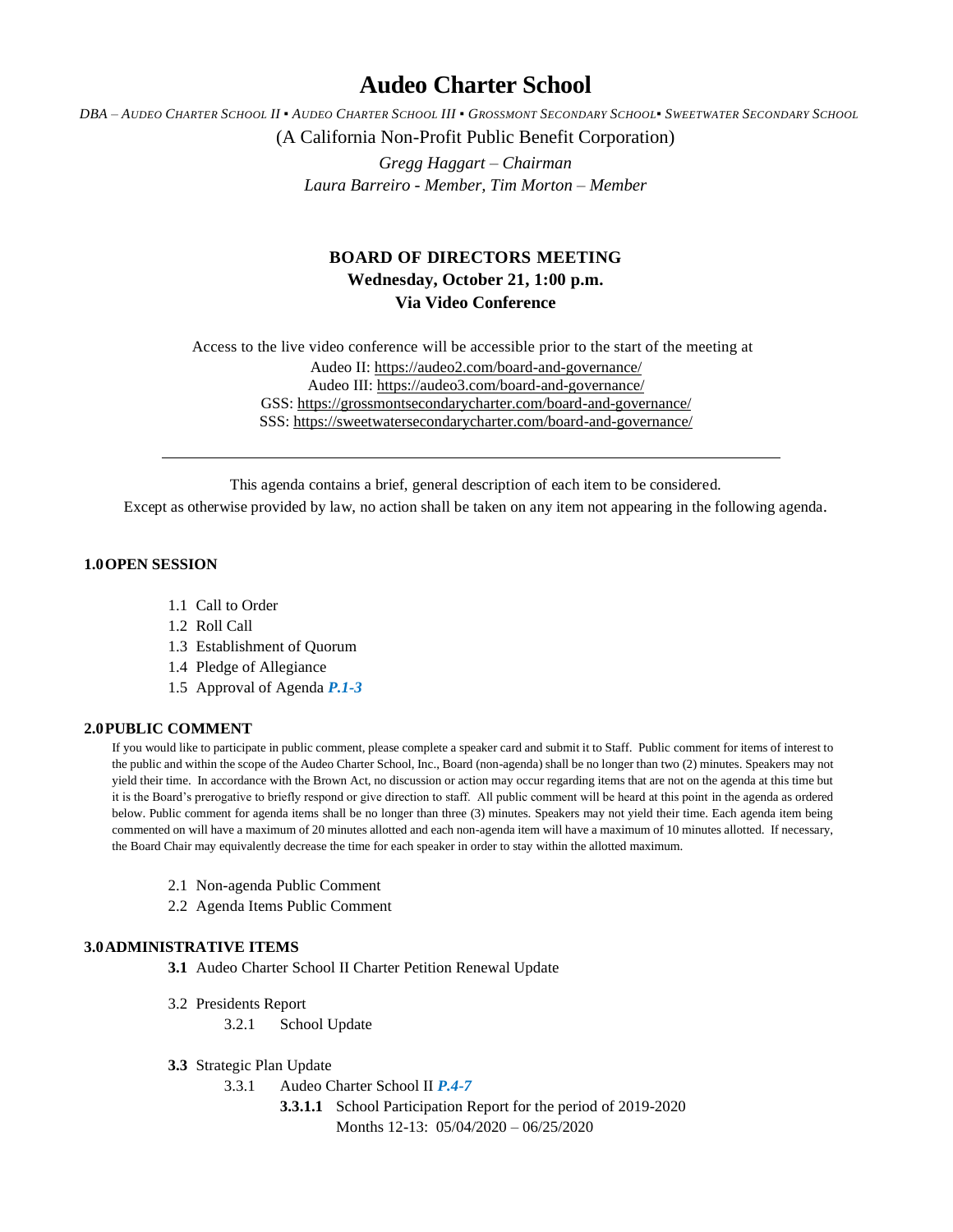- **3.3.1.2** School Participation Report for the period of 2020- 2021 Months 1-2: 07/01/2020 – 08/21/2020
- 3.3.2 Audeo Charter School III *P.8-11*
	- **3.3.2.1** School Participation Report for the period of 2019-2020 Months 12-13: 05/04/2020 – 06/25/2020
	- **3.3.2.2** School Participation Report for the period of 2020- 2021 Months 1-2: 07/01/2020 – 08/21/2020
- 3.3.3 Grossmont Secondary School *P.12-15*
	- **3.3.3.1** School Participation Report for the period of 2019-2020 Months 12-13: 05/04/2020 – 06/25/2020
	- **3.3.3.2** School Participation Report for the period of 2020- 2021 Months 1-2: 07/01/2020 – 08/21/2020
- 3.3.4 Sweetwater Secondary School *P.16-19* **3.3.4.1** School Participation Report for the period of 2019-2020 Months 12-13: 05/04/2020 – 06/25/2020
	- **3.3.4.2** School Participation Report for the period of 2020- 2021 Months 1-2: 07/01/2020 – 08/21/2020

## **4.0CONSENT AGENDA**

All matters listed under the consent agenda are considered by the Board to be routine and will be approved/enacted by the Board in one motion in the form listed below. Unless specifically requested by a Board member for further discussion or removed from the agenda, there will be no discussion of these items prior to the Board votes on them. The President recommends approval of all consent agenda items.

- 4.1 **Consent Action Items for The Audeo Charter School II, Audeo Charter School III, Grossmont Secondary School and Sweetwater Secondary School for each School**
	- **4.1.1** Consider Approval of Board Meeting Minutes for September 22, 2020, September 23, 2020, and October 14, 2020 *P.20-25*
	- **4.1.2** Consider Approval of El Dorado Charter SELPA Agreement for Participation Amendment *P.26-33*
		- 4.1.2.1 Audeo Charter School II *P.34-41*
		- 4.1.2.2 Audeo Charter School III *P.42-49*
		- 4.1.2.3 Grossmont Secondary School *P.50-57*
		- 4.1.2.4 Sweetwater Secondary School *P.58-65*
	- **4.1.3** Consider Approval of Suicide Prevention Policy Amendment *P.66-69*

#### **5.0ACTION ITEMS**

#### **5.1 Action Item Specific to Audeo Charter School II**

- **5.1.1** Consider Approval of the Unaudited Actuals FY July 1, 2019 to June 30, 2020 *P.70-75*
- **5.1.2** Review the Revised Preliminary Operational Budget Assumptions FY 2020-2021 and Consider Approval of the Revised Preliminary Operational Budget FY 2020-2021 *P.76-85*
- **5.1.3** Consider Approval of the School Plan for Student Achievement (SPSA) *P.86-126*
- 5.1.4 Consider Approval of 2020-2021 Every Student Succeeds Act Comprehensive Support and Improvement Prompts *P.127-135*
- 5.1.5 Consider Approval of El Dorado Charter SELP Local Plan Section B: Governance and Administration Special Education Local Plan Area *P.136-180*
- **5.2 Action Item Specific to Audeo Charter School III**
	- **5.2.1** Consider Approval of the Unaudited Actuals FY July 1, 2019 to June 30, 2020 *P.181-186*